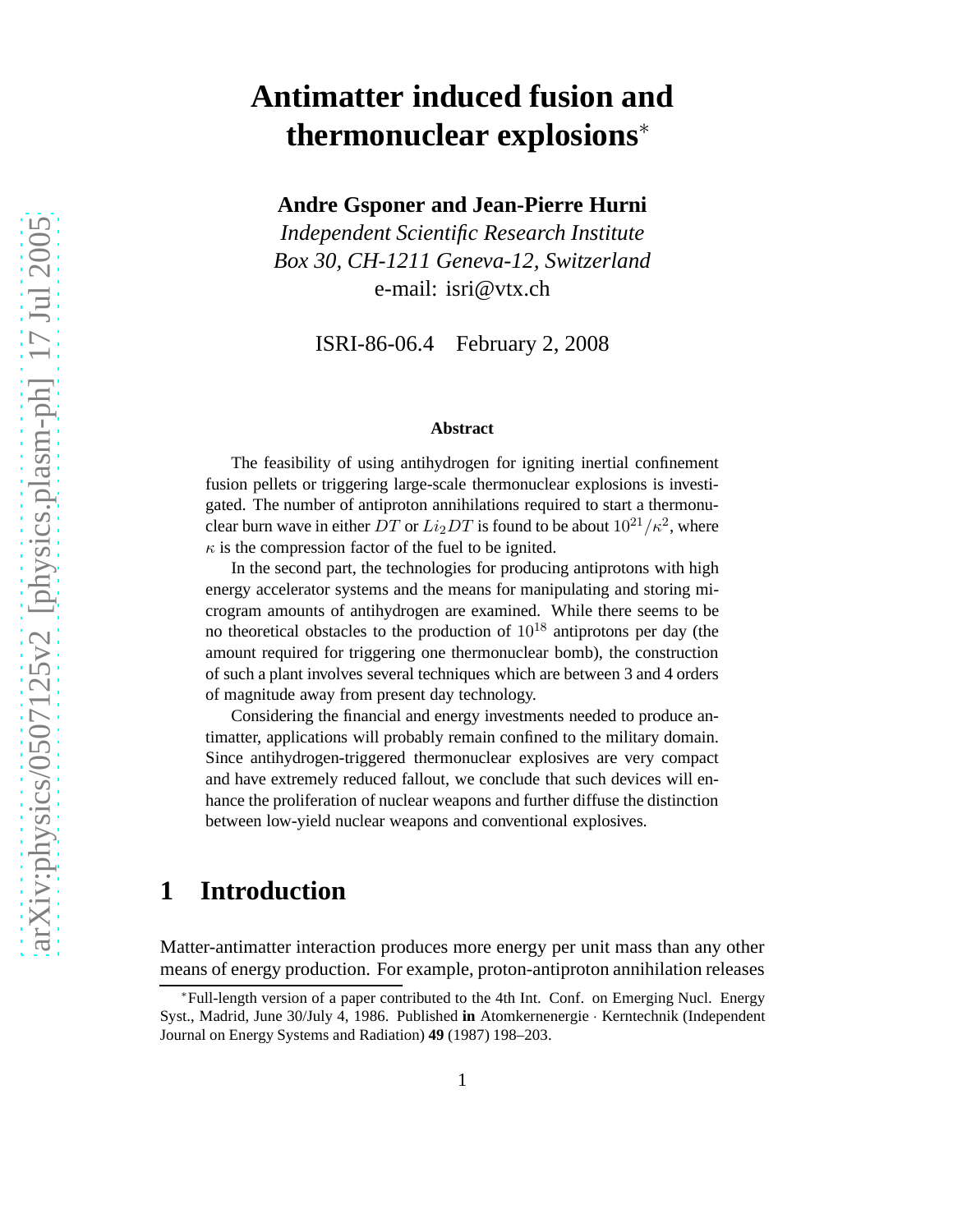275 times more energy in the form of kinetic energy of charged particles than nuclear fission or  $DT$  fusion. This energy is released by simple contact of antimatter with matter so that, in principle, no ignition energy is required to start the reaction. It is therefore not surprising that the concept of using antimatter as an energy source has been in scientific literature for decades [\[1,](#page-16-0) [2\]](#page-16-1).

Other practical applications of antimatter are under consideration. For example, antimatter propulsion systems [\[3\]](#page-16-2), space based power generators [\[4\]](#page-16-3), directed energy weapons [\[4\]](#page-16-3),<sup>1</sup> and cancer therapy [\[5,](#page-16-4) [6\]](#page-16-5). Finally, both *Edward Teller* [\[7,](#page-16-6) [8,](#page-16-7) [9,](#page-16-8) [10\]](#page-17-0) and *Andrei Sakharov* [\[11\]](#page-17-1), the key scientists in charge of the development of the H-bomb in their respective countries, show in their published scientific works a big interest in the annihilation properties of antimatter, the nuclear process that after fission and fusion could lead to a third generation of nuclear bombs.

This paper is a summary of a comprehensive assessment of the feasibility of producing large quantities of antiprotons and using them for igniting inertialconfinement fusion pellets or triggering large-scale thermonuclear explosions [\[12\]](#page-17-2). In sections 2 to 6 we evaluate the number of antiprotons needed to start a thermonuclear detonation wave in either DT or a  $Li<sub>2</sub>DT$  mixture. In Sections 7 to 11 we examine the problems of producing, collecting, cooling, manipulating and storing the required amounts of antiprotons and antihydrogen.

#### **2 Matter-antimatter annihilation**

When a particle meets it's antiparticle they annihilate and the energy equivalent to their total mass  $(2mc^2)$  is converted into various new particles and kinetic energy [\[13\]](#page-17-3). In the case of proton-antiproton annihilation, many different reaction channels are possible, each resulting in the production of a different number of charged and neutral particles. A good approximation is that three charged and two neutral pions are produced on the average. Since neutral pions quickly decay into photons, the typical  $p\bar{p}$  annihilation process is as follows:

$$
p + \overline{p} \to 3 \pi^{\pm} + 2 \pi^0 \to 3 \pi^{\pm} + 4 \gamma,
$$
 (1)

where  $E_{\pi}^{\pm} = 236$  MeV and  $E_{\gamma} = 187$  MeV. An antiproton can also annihilate with a neutron, in which case mostly pions are produced again, in numbers, on the average, similar to  $p\overline{p}$  annihilation.

<sup>1</sup>Directed energy weapons applications may include the projection of plasma jets, X-ray or gamma-ray laser pumping, and antimatter beams.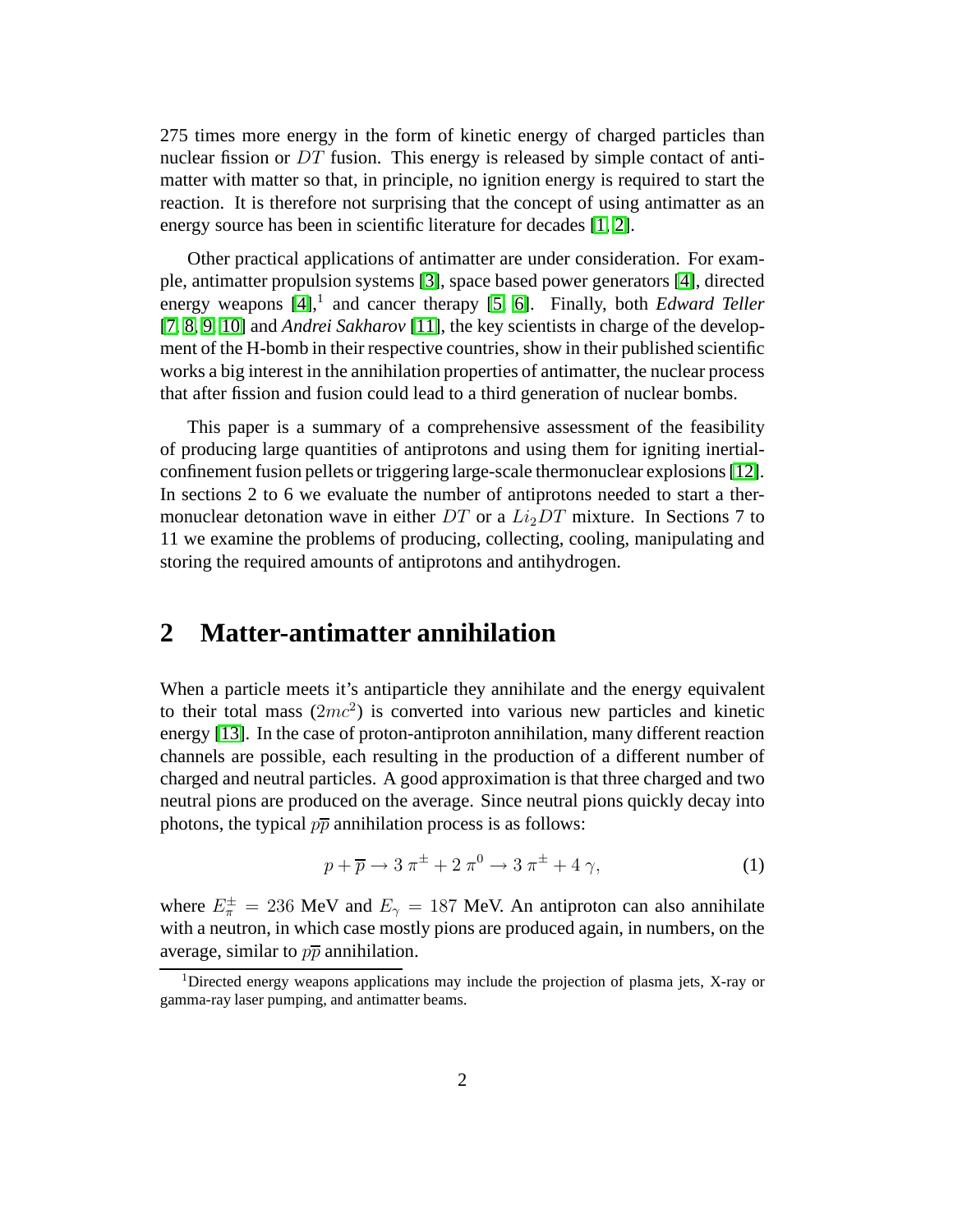Antiprotons, antineutrons and positrons can combine to form antinuclei, antiatoms, antimolecules. Annihilation occurs when the two kinds of matter come sufficiently close to one other. Even at some distance, a neutral atom and a neutral antiatom will attract each other by van der Waals forces [\[10,](#page-17-0) [13\]](#page-17-3). As a consequence, storage of *antiatoms*in a container made of matter is impossible in general. However, there may exist metastable states of *antiprotons* in normal matter [\[14\]](#page-17-4), and  $\bar{p}$ 's may possibly be stored in superfluid helium [\[14\]](#page-17-4), a speculation encouraged by the fact that helium is the only atom which, theoretically, cannot capture a low energy antiproton [\[15\]](#page-17-5).

### **3 Plasma heating with antiprotons**

When a  $\bar{p}$  annihilates in a hydrogen plasma, essentially all the annihilation energy is radiated in the form of very energetic pions and photons. At solid hydrogen densities, the mean free path of the 187-MeV photons is 25 m, so that they will not loose energy in the plasma. However, the three 236-MeV charged pions will loose energy by multiple Coulomb interactions with the electrons at a rate approximately given by:  $dE/dx = 0.52$  MeV/cm in solid  $H_2$  or DT and 2.06 MeV/cm in  $Li_2DT$ .

If we now assume that annihilation takes place at the center of a sphere, the energy dW deposited within a radius  $R = 1$  cm is only 1.5 MeV out of the total 1876 MeV annihilation energy. There are however several ways to improve energy deposition, and thus plasma heating. Firstly, the fuel to be heated may be compressed by a factor  $\kappa$ ,  $dE/dx$  will then be multiplied by  $\kappa$ , and thus dW by  $\kappa^{2/3}$ . But compression requires energy. Secondly, fuels such as  $Li_2DT$ , which contain more electrons, have a proportionally larger  $dE/dx$ . However, their thermonuclear ignition temperature is also higher. Finally, annihilation may take place with a nucleus.

<span id="page-2-0"></span>When a  $\bar{p}$  annihilates with a nucleon from a nucleus, because of the Fermi motion of the annihilated nucleon, the nucleus will recoil with an energy of about 20 MeV. Furthermore, each of the 5 annihilation pions has a probability of colliding with the rest of the nucleus. Hence, the average total energy deposition in a sphere is

$$
dW = \nu \frac{dE}{dx} R + \epsilon,\tag{2}
$$

where  $\nu = 3$  is the number of charged pions and  $\epsilon$  the local energy deposition by the recoiling nucleus and the various pion-nucleus interaction debris.

In the case of  $\bar{p}$  annihilation with deuterium or tritium  $\epsilon$  is approximately 12 MeV on the average, about half of the energy corresponding to the Fermi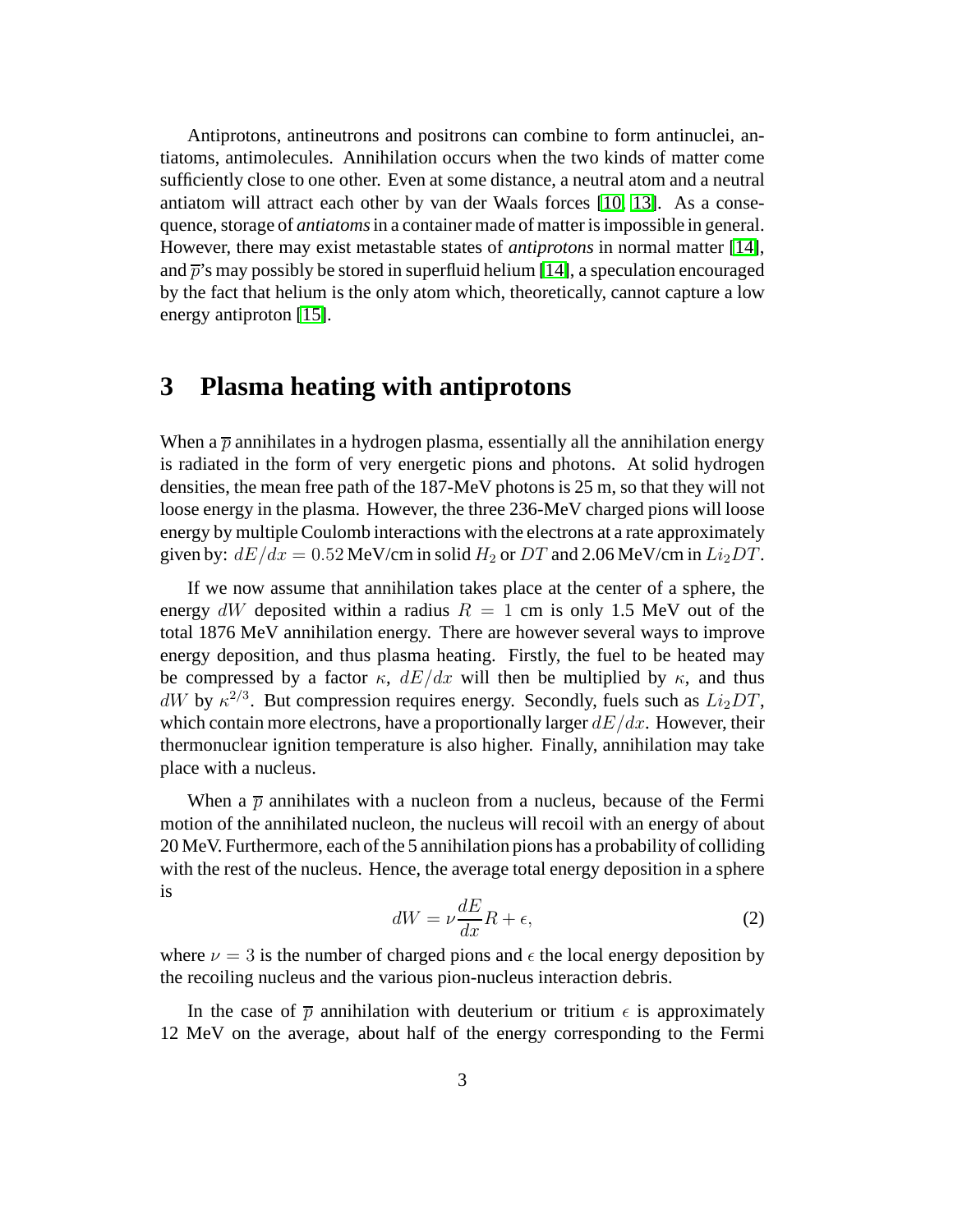momentum. With heavy nuclei there have been many theoretical speculations in the absence of measurements. The first of these was introduced by *Duerr* and *Teller* [\[9\]](#page-16-8), who speculated that an antiproton would find a very strong (900 MeV) attractive potential when getting close to a nucleus. More recently [\[16\]](#page-17-6), Los Alamos scientists have calculated that annihilation in carbon would result in the local energy deposition of about 100 MeV. Recent measurements at CERN show that it is in fact only 33 MeV in carbon [\[6\]](#page-16-5), and approximately 55 MeV in silicon [\[17\]](#page-17-7). Low energy  $\bar{p}$ 's annihilate mostly at the surface of nuclei, and thus local energy deposition follows a  $A^{2/3}$  dependence on atomic weight. In effect, the CERN data is compatible with the expression :

$$
\epsilon \approx 6.4 A^{2/3} \quad \text{[MeV]}.
$$

Hence, for  $\bar{p}$  annihilation in  $H_2$ , DT or  $Li_2DT$ ,  $\nu$  is always about 3 and  $\epsilon$  is approximately equal to 0, 12 or 22 MeV respectively.

### **4 Thermonuclear burn of a particle-antiparticle plasma**

<span id="page-3-0"></span>A matter-antimatter plasma is obtained if some initially stable particle-antiparticle mixture is suddenly ignited. The annihilation rate of two interacting species, with number densities *n* and  $\overline{n}$ , is

$$
\frac{d\overline{n}}{dt} = -n\overline{n}\langle\sigma v\rangle,\tag{4}
$$

where  $\langle \sigma v \rangle$  is the annihilation reaction rate averaged over the Maxwell distribution. Fig. 1 gives  $\langle \sigma v \rangle$  for  $e\overline{e}$  and  $p\overline{p}$  plasmas.

In a  $H - \overline{H}$  plasma, equation [\(4\)](#page-3-0) holds for both protons and electrons with  $n = \overline{n} = n_0 = \rho \mathcal{N}_A/2$  initially. Hence, for a given temperature

$$
n = \frac{n_0}{1 + t/\tau} \quad \text{with} \quad \tau = \frac{2}{n_0 \langle \sigma v \rangle}.
$$
 (5)

If we assume  $T = 20$  keV,  $\langle \sigma v \rangle$  is approximately the same for both  $e^+e^-$  and  $p\overline{p}$  annihilation. Thus the electron and the proton populations deplete at the same rate, with a time constant of 5 ns for  $\rho = 0.07$  g/cm<sup>3</sup>.

### **5 Annihilation in a matter-antimatter boundary layer**

When matter and antimatter come into contact, annihilation primarily takes place in a boundary layer in which particles and antiparticles are mixing. The thickness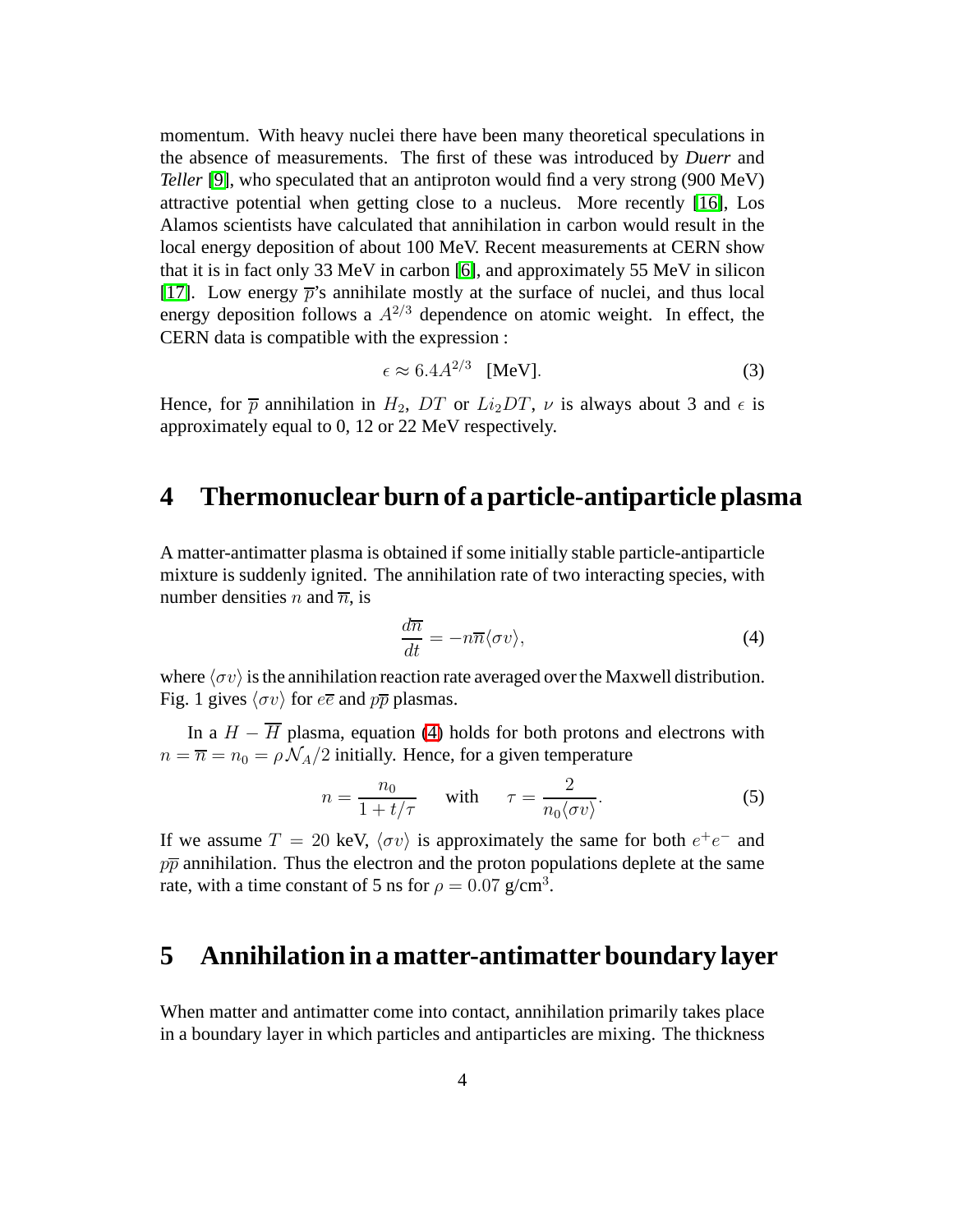

Figure 1: Electron-positron and proton-antiproton annihilation reaction rates averaged over the Maxwell velocity distribution.

of this matter-antimatter plasma is of the order of the antimatter mean-free-path in matter, i.e.,  $(3n\sigma)^{-1}$ . A first approximation, assuming that whenever an antiparticle penetrates into the boundary layer it instantly annihilates, is an annihilation rate per element area given by the total number of antiparticles impinging on that surface. From the Maxwell velocity distribution one gets

<span id="page-4-0"></span>
$$
\frac{d\overline{N}}{dS dt} = -\overline{n}c\sqrt{\frac{kT}{2\pi mc^2}}.\tag{6}
$$

The  $e^+$  annihilation rate is thus  $\sqrt{m_p/m_e} \approx 43$  times the  $\bar{p}$  annihilation rate. However, since the  $\overline{H}$  plasma Debye length is much smaller than the boundary layer thickness, plasma charge neutrality insures that the antimatter flow rate is determined by the slowest annihilation rate. Therefore, if  $\overline{H}$ 's interact with the walls of a closed cavity, annihilation results in an overall decrease of the antimatter density within the cavity.

Let us now take the case of a sphere of solid antihydrogen that is suddenly put in contact with a collapsing spherical shell of compressed  $DT$  (see Fig. 2). To solve Eq. [\(6\)](#page-4-0) one has to calculate the increase in the  $\overline{H}$  plasma internal energy by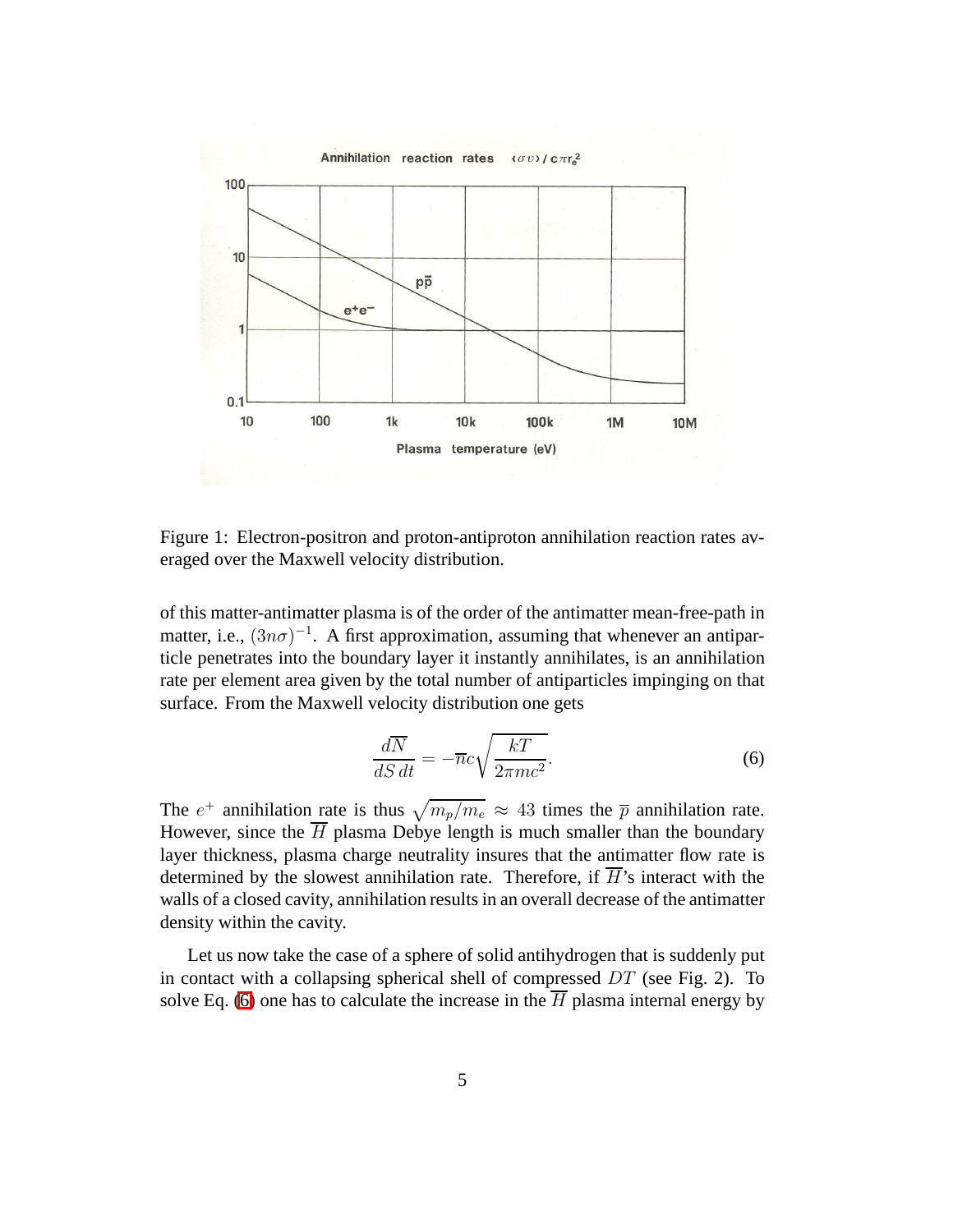the pions and other particles from  $\bar{p}$  annihilation in the surrounding DT:

<span id="page-5-0"></span>
$$
dW = -dN\frac{1}{2}\left(\nu\frac{dE}{dx} + \frac{\epsilon}{\lambda}\right)\frac{4R}{\pi}\frac{N}{N_0},\tag{7}
$$

where  $\lambda = 3$  cm is the approximate range of the 20-MeV recoil protons from  $\bar{p}$ annihilation in DT, and N (initially equal to  $N_0$ ) the number of  $\overline{H}$  atoms. For hydrogen  $dW = 3Nk dT$ , we get a system of equations for the  $\overline{H}$  plasma density and temperature. If annihilation is much faster than the collapse of the cavity,  $R$ remains constant and the solution of Eqs. [\(6\)](#page-4-0) and [\(7\)](#page-5-0) is

$$
T = T_1 \tanh^2(t/\tau_a),\tag{8}
$$

and

$$
N = N_0 \left( 1 - \tanh^2(t/\tau_a) \right). \tag{9}
$$

For  $N_0 = 10^{18}$ , which corresponds to  $R = 0.02$  cm, we find  $T_1 = 19$  keV and  $\tau_a = 0.25$  ns. Thus, in about  $2\tau_a = 0.5$  ns, over 90% of the antihydrogen in the sphere is annihilated. This time constant is compatible with the requirements of instantaneous thermalization and inertial confinement of the plasma.

# **6 Antiproton triggered thermonuclear detonation wave**

The most efficient way to trigger a thermonuclear explosion is probably to start a thermonuclear detonation wave in  $Li<sub>2</sub>DT$  by collapsing a hollow sphere of that material on a tiny spherical pellet of solid antihydrogen (Fig.2).

In the spark model of thermonuclear ignition [\[18\]](#page-17-8), an outgoing spherical detonation wave starts if : (a) a critical amount of energy  $E_c$  is deposited in the center of the sphere (the "spark" region) and (b) if the temperature within this volume is higher than a critical temperature  $T_c$ . Without compression, one has  $E_c = 5 \times 10^{25}$  keV and  $T_c = 4$  keV for solid  $DT$ , and  $E_c = 3 \times 10^{26}$  keV and  $T_c = 13.6$  keV for  $Li_2DT$ . However, for a compressed thermonuclear fuel at temperature  $T_c$ , the critical energy decreases with the square of the compression factor  $\kappa$ .

The number N of  $\bar{p}$  annihilations necessary to induce a thermonuclear burn wave can be estimated by supposing that annihilation takes place at the center of the sphere to be ignited. Thus, from equation [\(2\)](#page-2-0), condition (a) is satisfied if

<span id="page-5-1"></span>
$$
E_c/\kappa^2 = N\left(\nu \frac{dE}{dx}\kappa R_s + \epsilon\right). \tag{10}
$$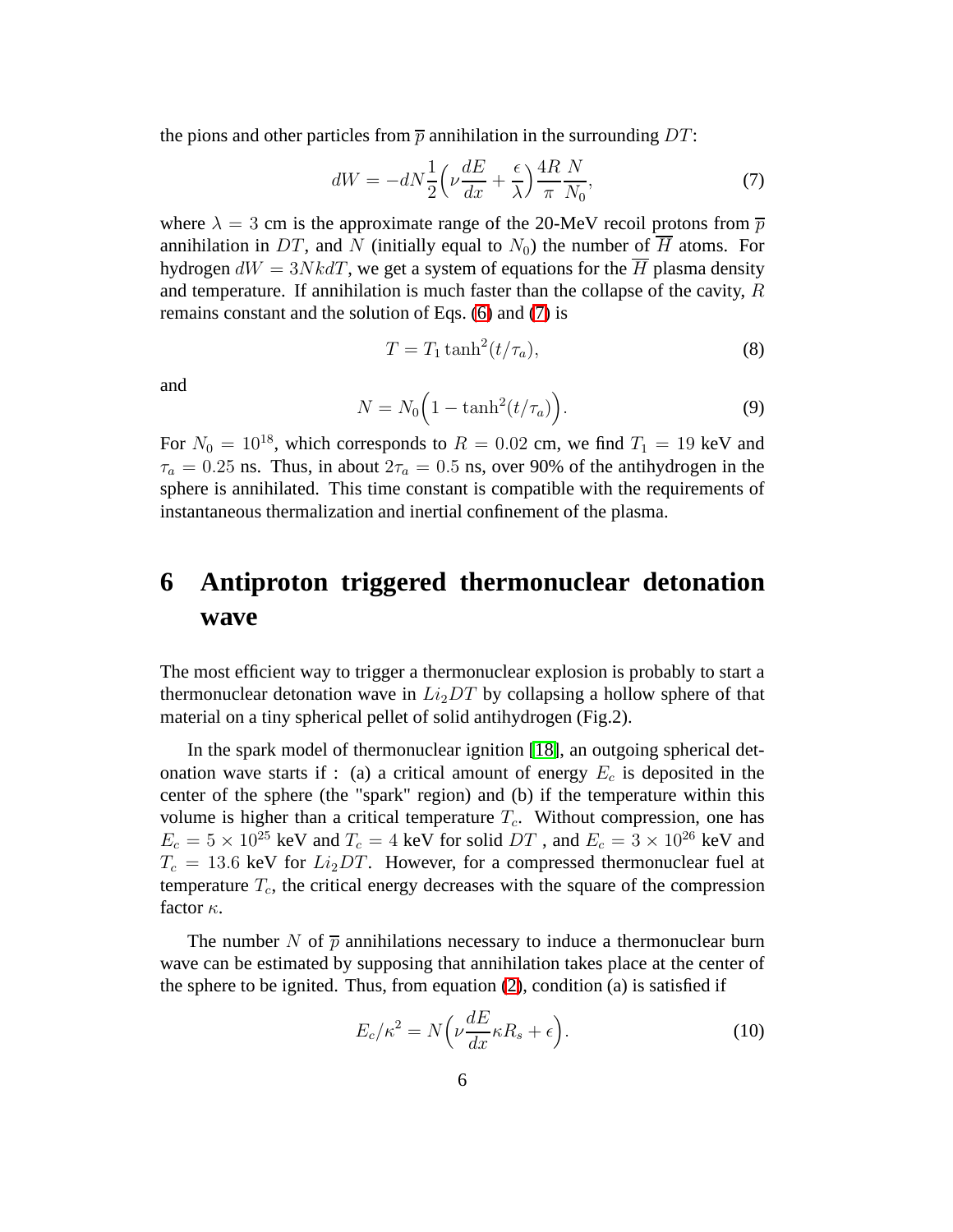

Figure 2: Ignition of a spherical thermonuclear detonation wave in  $Li<sub>2</sub>DT$ . A series of concentric shells are imploded by chemical explosives or by other means. When the innermost shell gets into contact with the levitated antihydrogen pellet, annihilation produces sufficient energy to trigger a thermonuclear burn wave in the bulk of the  $Li_2DT$  fuel. The multishell structure avoids excessive preheating of the antihydrogen pellet during implosion.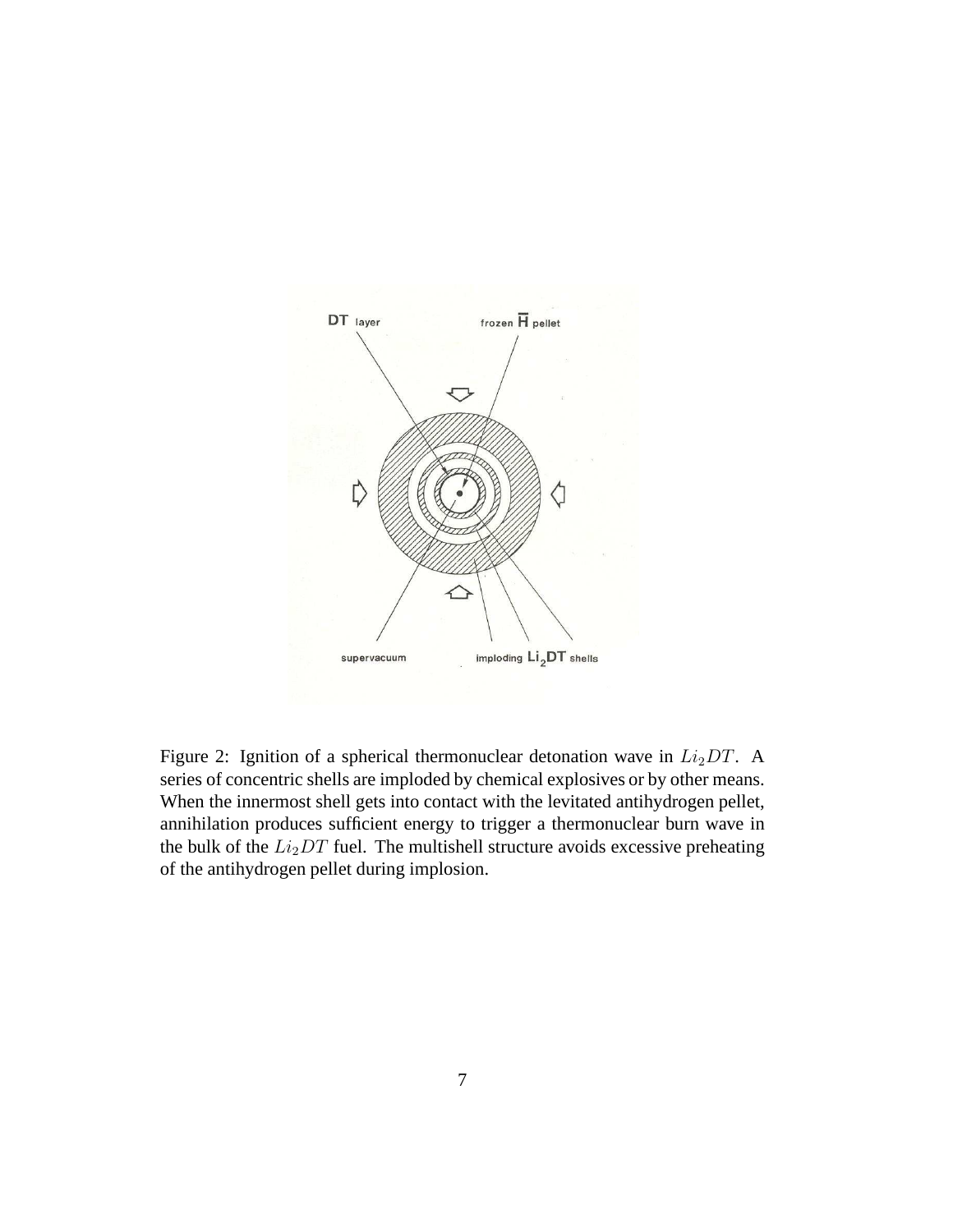Since the pions originate from the center, the temperature in the fuel goes as  $1/r^2$ . Therefore, for simplicity, we require that condition (b) is satisfied for the average temperature within the critical volume. Thus

<span id="page-7-0"></span>
$$
E_c/\kappa^2 = \frac{3}{2} \frac{z}{a} \kappa \rho N \frac{4\pi}{3} R_s^3 k T_c,
$$
\n(11)

where z and a are respectively equal to 2 and 2.5 for DT, and 6 and 9.5 for  $Li_2DT$ . Taking  $\kappa = 30$ , a modest compression factor, and solving Eqs. [\(10\)](#page-5-1) and [\(11\)](#page-7-0) for N and the spark radius  $R_s$ , one finds  $N = 3 \times 10^{18}$  and  $R_s = 0.09$  cm for DT, and  $N = 6 \times 10^{18}$  and  $R_s = 0.07$  cm for  $Li_2DT$ . However, because of some of the simplifying assumptions made, these results may be somewhat pessimistic. Hence, we will assume that  $10^{18} \bar{p}'s$  are sufficient to trigger the thermonuclear explosion of compressed  $DT$  or  $Li<sub>2</sub>DT$  pellets.

For thermonuclear explosions in the kiloton range, chemical explosives may be used to implode the  $Li<sub>2</sub>DT$  shells. For low yield explosions such as in X-ray laser pumping or inertial-confinement fusion (ICF), compression factors higher than 30 can be achieved using magnetic compression, beams or other techniques. However, antiproton induced fusion will remain an attractive alternative to normal ICF only if the compression factor is kept relatively small, i.e., less than 300, giving a number of  $\bar{p}$ 's of the order of  $10^{16}$ .

### **7 Antiproton production**

There are 4 main steps from  $\bar{p}$  production in high energy particle collisions, to the manufacture and storage of solid  $H$  (Fig. 3). In current systems, antiprotons are produced when protons of high enough energy (over 6 GeV) are fired into a target. These  $\bar{p}$ 's emerge with a wide variety of energies and a whole range of angles. This very broad beam of  $\bar{p}$ 's can be characterized by a very high temperature, of the order of 100's of MeV. The second step is to collect as wide a range of antiprotons as possible and to start concentrating them in velocity and angle while storing them in a first high energy storage ring. The third step is to accumulate them in a second ring while continuously "cooling" them until they all have the same velocity and angle. Finally, when the  $\bar{p}$ 's are cold enough, they can be decelerated to zero velocity and combined with positrons to form neutral antihydrogen. In this Section and the following three ones we examine the state-of-the-art in these techniques and the possibility of using them for large scale antimatter production, i.e.,  $10^{13}$   $\overline{p}/s$  ( $10^{-6}$  g of  $\overline{H}$  or  $10^{18}$   $\overline{H}$  atoms per day).

The only antiproton factory in operation today is at CERN near Geneva. It produces  $2 \times 10^6$   $\overline{p}/s$  at the output of it's storage-cooling ring. By 1987, this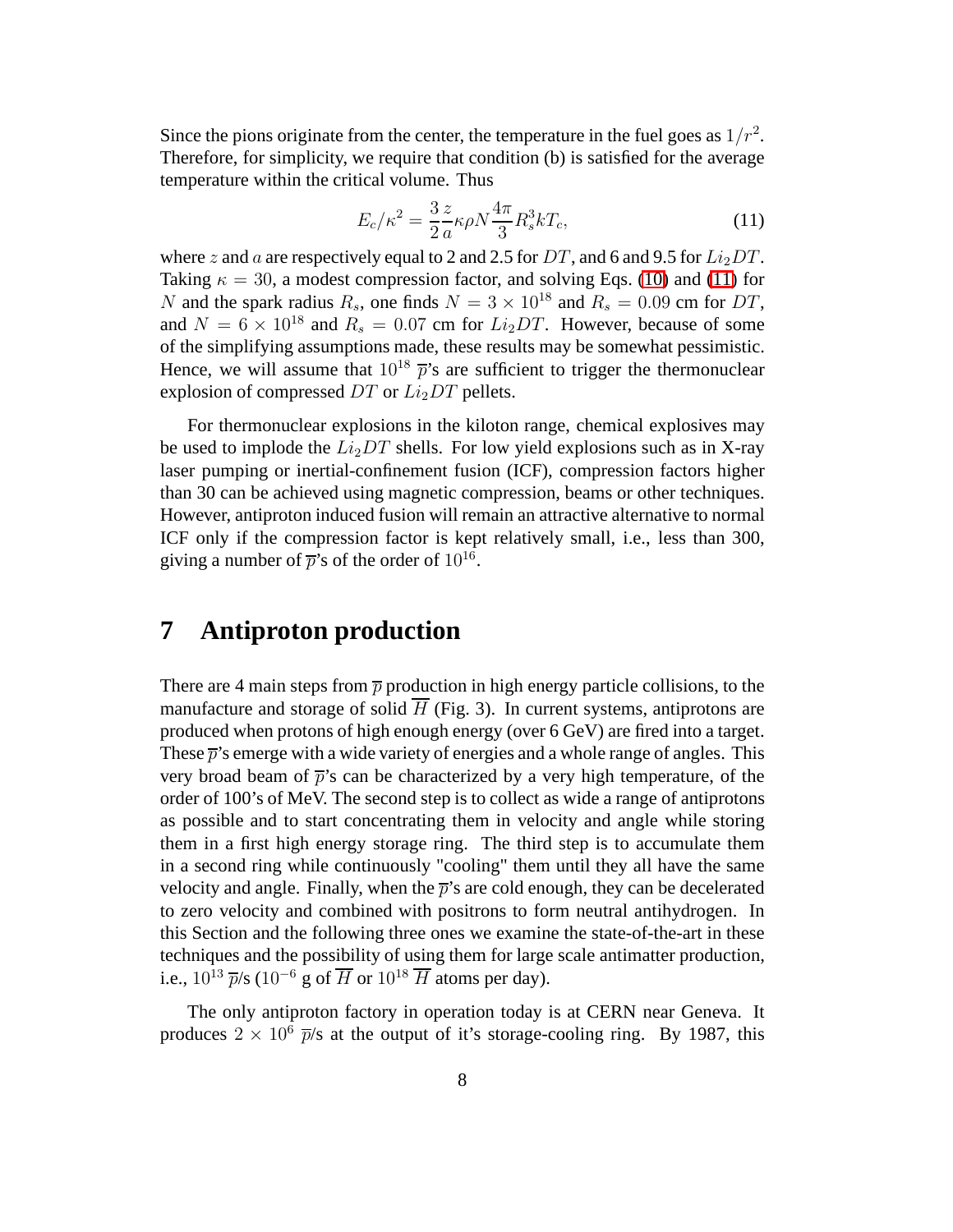

Figure 3: The four main steps of present-day technology antiproton production.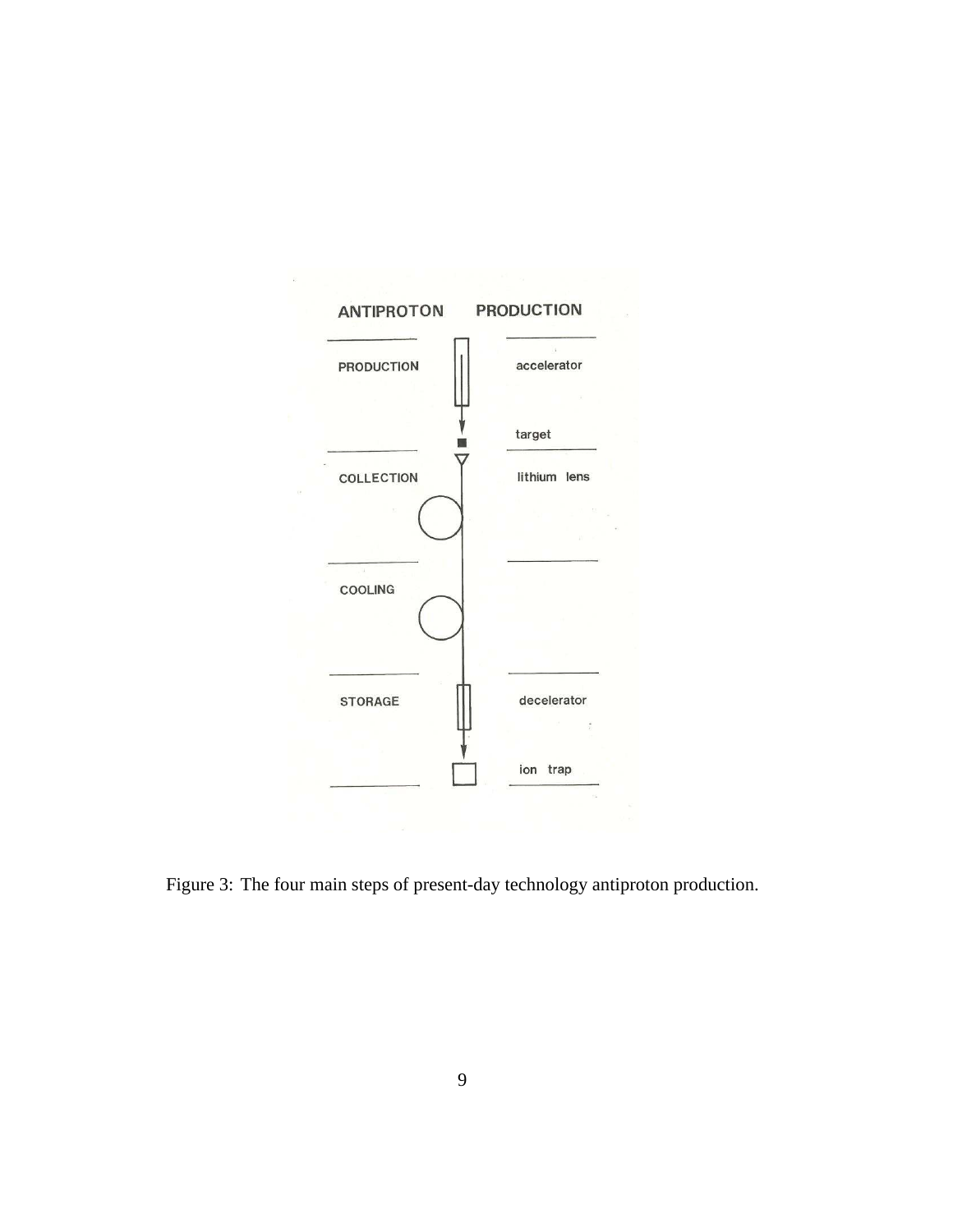system will be upgraded to produce  $2 \times 10^7$   $\overline{p}/s$  [\[19\]](#page-17-9). At Fermilab, near Chicago, an antiproton source of the same intensity is under construction [\[20\]](#page-17-10). Antiprotons are also produced in the USSR [\[1\]](#page-16-0) where there are plans for a system that will permit storage of  $10^8$   $\overline{p}/s$  [\[21\]](#page-17-11). However, the most ambitious project is at Los Alamos where the  $\bar{p}$  flux from the target is expected to be 100–200 times that of CERN [\[22\]](#page-18-0).

The economic feasibility of an antiproton factory depends crucially on the accelerator system's transformation coefficient of electricity into antiproton rest mass. Since the number of antiprotons produced increases logarithmically with the collision energy, there is a broad optimum at 120 GeV, precisely the beam energy of the Fermilab  $\bar{p}$  source. However, compared with a fixed target system, the use of a particle-particle collider [\[23\]](#page-18-1) is a much more efficient means for high yield particle production. With this method the optimum corresponds to a  $(16+16)$  GeV collider. Such a collider could be built at Los Alamos where the construction of a high intensity 8 to 45 GeV synchrotron and possibly a future colliding beam facility [\[22,](#page-18-0) [24\]](#page-18-2) are projected.

Colliding beams of heavy ions [\[25\]](#page-18-3) may be an attractive alternative. Indeed, a heavy ion collider of the required luminosity might be easier to build than a proton collider, and in very high-energy-heavy ion-collisions, one expects an enhanced production of antiparticles such as antiprotons [\[26\]](#page-18-4).

### **8 Antiproton collection**

In fixed target systems, both at CERN and Fermilab, a Soviet designed lithium magnetic lens [\[27\]](#page-18-5) is used to capture a wide spread of  $\bar{p}$ 's as they are produced at the target and to focus them on the aperture of the  $\bar{p}$  collection channel (Fig. 3). A plasma lens [\[19,](#page-17-9) [28\]](#page-18-6) could be used instead to improve the angular acceptance. However, it is more important to increase the momentum acceptance which is only 1 to 2% in present day systems. For that purpose, a linear debuncher between the production point and the first  $\bar{p}$  storage ring could be used [\[29\]](#page-18-7). Together with other possible improvements, the overall collection efficiency could be as high as 0.05. To produce  $10^{13}$   $\overline{p}/s$ , assuming an electric power efficiency of 25%, the current of a 120 GeV beam would be 1 mA and the power load for the accelerator about 450 MW.

To collect the  $\bar{p}$ 's from a colliding beam source, there is an advantage in having a small asymmetry in the two beam energies, for example 14 and 18 GeV. The center of mass energy would still be very close to optimum but the  $\bar{p}$ 's produced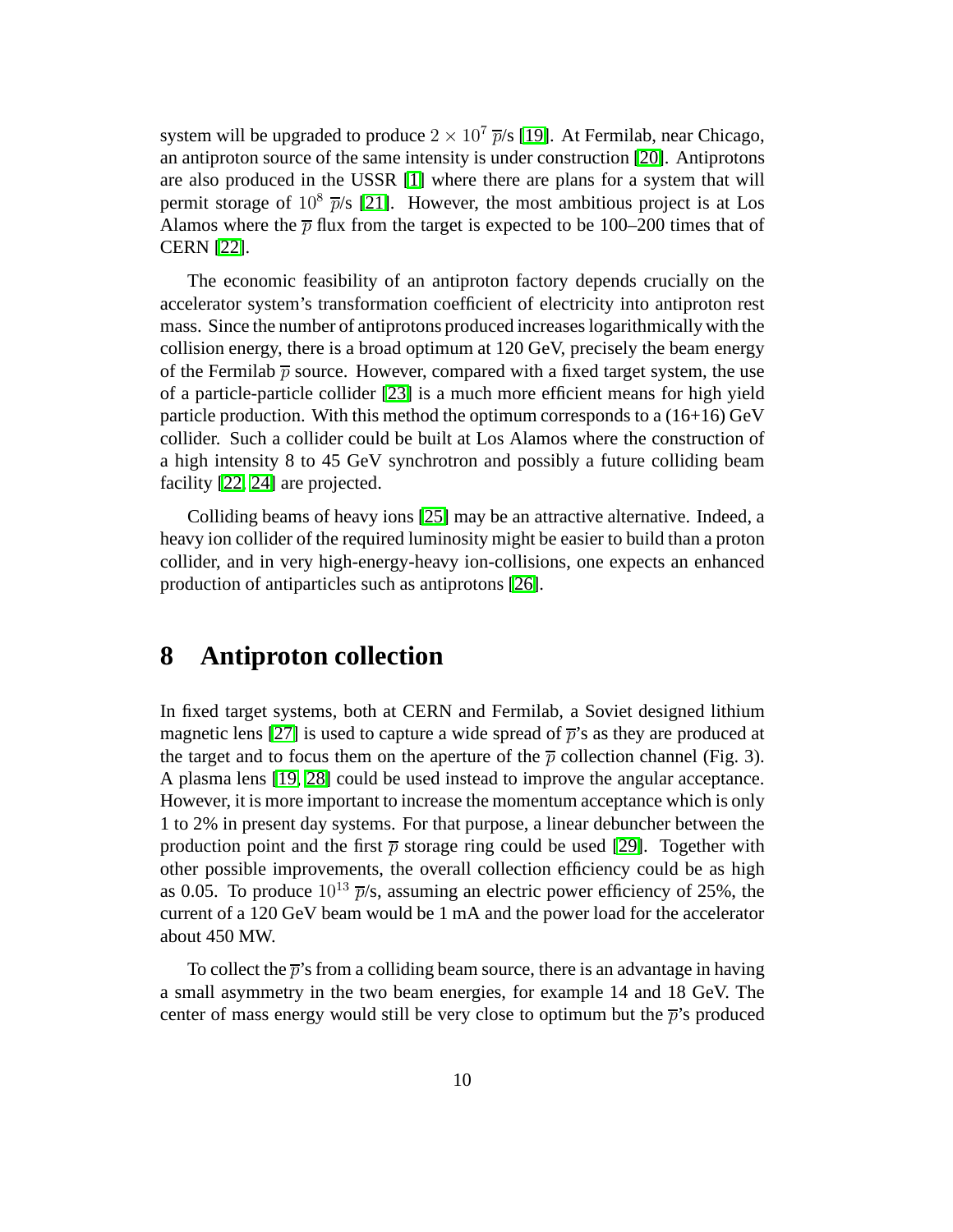at the threshold would go precisely in the direction of the fast beam, and with an energy equal to the difference of the beam energies [\[30\]](#page-18-8). Assuming again a collection efficiency of 0.05, the required luminosity for a proton-proton collider would be  $6 \times 10^{40}$  for each of the 8 interaction points as in Fig. 4. The total beam current for supplying 14 and 18 GeV protons to the collider is then 0.6 mA and the power load 50 MW. These numbers are quite close to the state-of-the-art. For example, the present 0.8 GeV Los Alamos accelerator normally runs with a current of up to 0.9 mA, and there is a proposal to accelerate 0.17 mA of that beam to 8 GeV and as much as 0.07 mA up to 45 GeV [\[22\]](#page-18-0). But building the desired collider will be a much more difficult task [\[25\]](#page-18-3), unless a big  $\bar{p}$  production enhancement in heavy ion collisions is found.

# **9 Antiproton cooling**

Cooling aims at reducing the angular and energy spread of a beam circulating in a storage ring. There are two basic techniques: electron cooling which was pioneered in the Soviet Union [\[21,](#page-17-11) [31\]](#page-18-9) and stochastic cooling which has been invented at CERN [\[32\]](#page-18-10). In many respects electron and stochastic cooling are complementary [\[33\]](#page-19-0). The efficiency of electron cooling is best for the cold and stochastic cooling for the hot beams. This suggests combining pre-cooling with stochastic and final cooling with electrons.

Stochastic cooling systems based on present techniques are capable of cooling as many as  $10^8$  to  $10^{10}$   $\overline{p}/s$  [\[32\]](#page-18-10). Even with 8 systems working in parallel this is short by 2 to 4 orders of magnitude of being able to produce  $10^{13}$   $\overline{p}/s$ . The only solution known at this time to go beyond this limit is to use multiple cooling rings. If each of these rings is fed by a different collection channel, the theoretical improvement in the overall cooling rate is  $n \ln n$ , about 23, for 10 rings working in parallel.

The main advantage of electron cooling is that it does not suffer any intrinsic particle number limitation [\[21,](#page-17-11) [33\]](#page-19-0). But, unlike stochastic cooling, electron cooling times are strong functions of the  $\bar{p}$  beam momentum and  $\bar{p}$  beam temperature. Furthermore, electron cooling has never been tested with more than  $10<sup>9</sup>$  particles [\[33\]](#page-19-0). Nevertheless, if sufficient debunching and precooling can be achieved, electron cooling should be capable of handling a rate of  $10^{12}$   $\overline{p}/s$  or higher. This is why most cooling research in both the USA and the USSR has concentrated on electron cooling. A conceivable system would consist of three rings as in Fig. 4. Then, if a combination of debunching, stochastic pre-cooling and electron cooling could cool  $10^{12}$   $\overline{p}/s$ , our problem would be solved. This is by no means a simple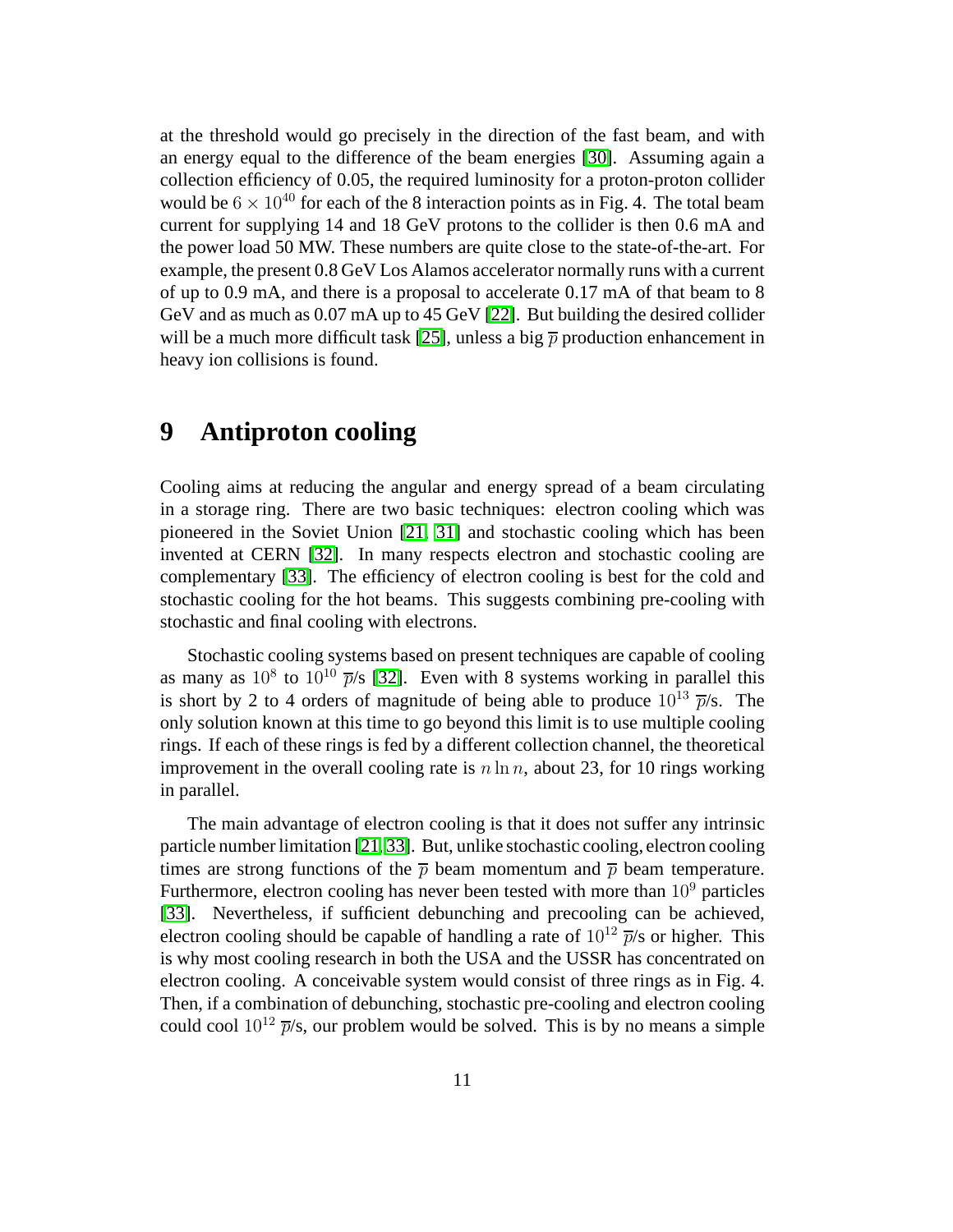

Figure 4: A possible design for a collider-based antiproton factory. Antiprotons are produced at the eight interaction points where the high energy ( $\approx$ 16 GeV/nucleon) proton or heavy ion beams collide. The antiprotons are collected, cooled and processed into antihydrogen by eight systems working in parallel.

task, but there does not appear to be any fundamental obstacles.

### **10 Antiproton storage**

The only antimatter storage technique proven today is that of storage rings [\[34,](#page-19-1) [35\]](#page-19-2). For practical applications, it is necessary to find more permanent means for storage, and for ease of handling, if possible in solid form. This problem has been studied extensively in the conceptual design of antimatter spacecraft propulsion systems [\[3\]](#page-16-2). Many different techniques are feasible in principle, but they still have to be tested experimentally.

In any event, the first thing is to decelerate the  $\bar{p}$ 's down to a few eV. For that purpose, the most promising method involves the use of a radio-frequency quadrupole [\[36\]](#page-19-3) as a decelerator from 5 MeV (or more) down to approximately 100 keV, and to catch the  $\bar{p}$ 's in a ion trap in which they are cooled by resistive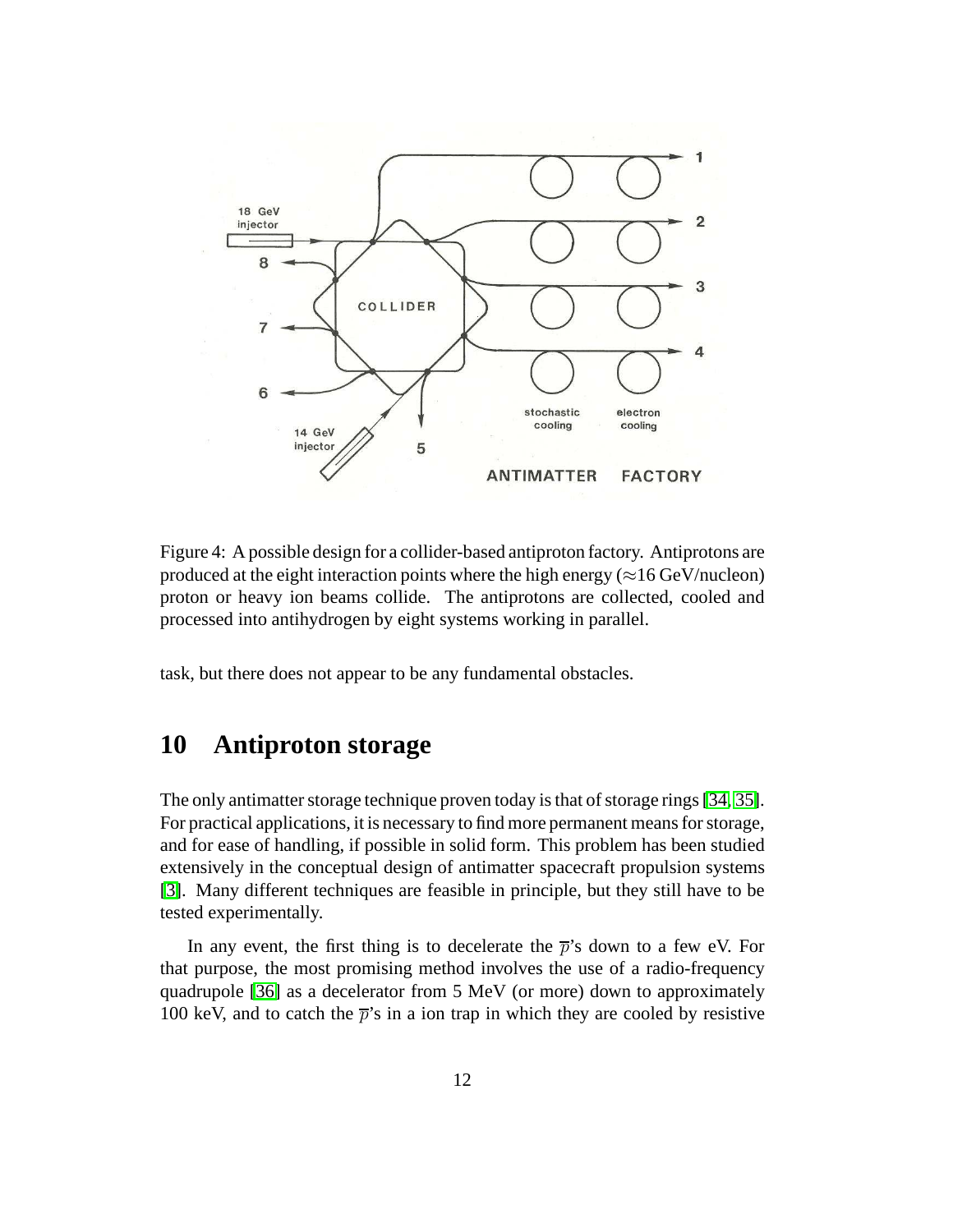damping of image currents or by electron cooling [\[14\]](#page-17-4). In an ion trap (also called Penning trap) the density of stored  $\bar{p}$ 's can reach  $10^{11} \bar{p}$  cm<sup>-3</sup> [\[37\]](#page-19-4). The lifetime of the  $\bar{p}$ 's is primarily limited by annihilation after capture by the residual gas atoms. Pressures lower than  $10^{-15}$  Torr and liquid helium temperatures are required to keep the loss rate below  $10^{-6}$  s<sup>-1</sup>.

### **11 Antihydrogen production and storage**

Much higher storage densities are possible if the antiprotons are combined with positrons to form neutral H. Antihydrogen formation is quite difficult [\[38\]](#page-19-5). However, since positrons are much easier to produce and cool than  $\bar{p}$ 's, large scale  $\overline{H}$  production is certainly feasible at a cost that would be marginal compared with the investment necessary for a full-scale  $\bar{p}$  production plant.

Once neutral hydrogen has been formed, it has to be further slowed and cooled. Storage rings may be used to store  $\overline{H}$ , but for this purpose, cooling and subsequent manipulation, laser techniques are probably better. One method is called resonant radiation cooling and capture [\[39\]](#page-19-6) which can also be used to create a trap for the atomic antihydrogen [\[40\]](#page-19-7).

If atomic  $\overline{H}$  is transformed into molecular  $\overline{H}_2$ , it can be cooled to very low temperatures where it will assume the low energy parahydrogen state. Since this molecule is diamagnetic, it can be directed to the storage container by hexapoletype magnetic field channels that have a zero field at the center. At temperatures below 14 K, the  $H_2$  molecules can then condense to form solid antihydrogen pellets which can be stored using either magnetic, electrostatic or laser levitation techniques [\[3\]](#page-16-2).

For long term storage of solid  $\overline{H}$  pellets, passive systems using permanent or superconducting magnets are probably the most promising. If some forces (due for example to the acceleration of a rocket) are acting on the pellet, the magnetic levitation system may be aided by an electrostatic field or a laser beam to balance them.

# **12 Discussion and conclusions**

The physics of matter-antimatter interaction has been reviewed and the main conclusions can be summarized as follows: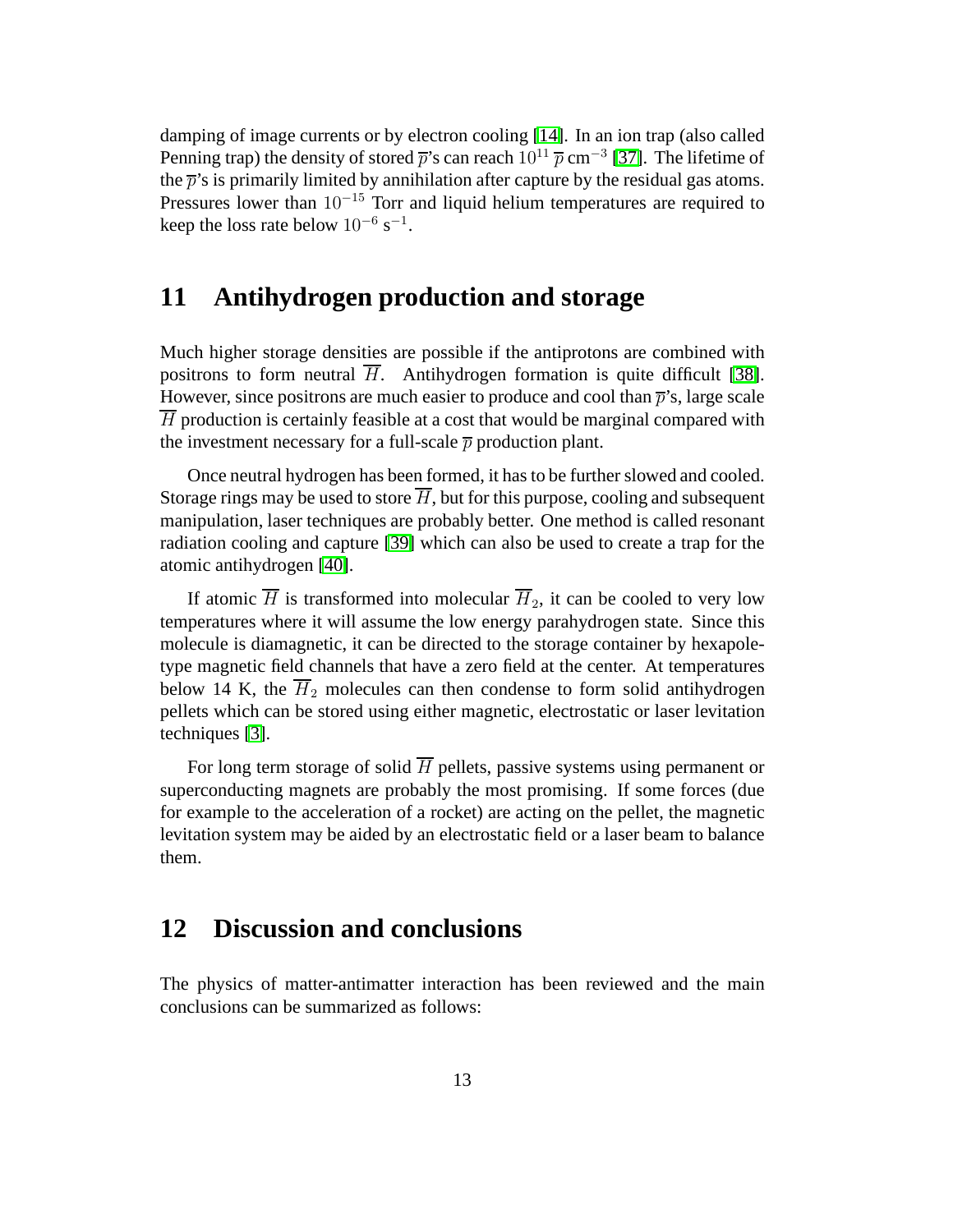

#### 1 kt ANTIHYDROGEN BOMB

Figure 5: A possible design for a 1 kt antimatter bomb. One microgram of antihydrogen in a microcryostat is levitated at the center of a 100 g  $Li<sub>2</sub>DT$  sphere. Implosion of the  $Li_2DT$  by means of chemical explosives brings the thermonuclear fuel into contact with the antihydrogen. The energy release by annihilation is fast enough to trigger an outgoing thermonuclear detonation wave which burns the  $Li<sub>2</sub>DT$ . Depending on the amount of compression by the chemical explosives, the device operates as a 1 kt neutron bomb (ERW — Enhanced Radiation Warhead) or a 1 kt blast bomb (RRR – Reduced Residual radioactivity). In either case, the antimatter bomb will have very reduced radioactive fallout and electromagnetic pulse effects.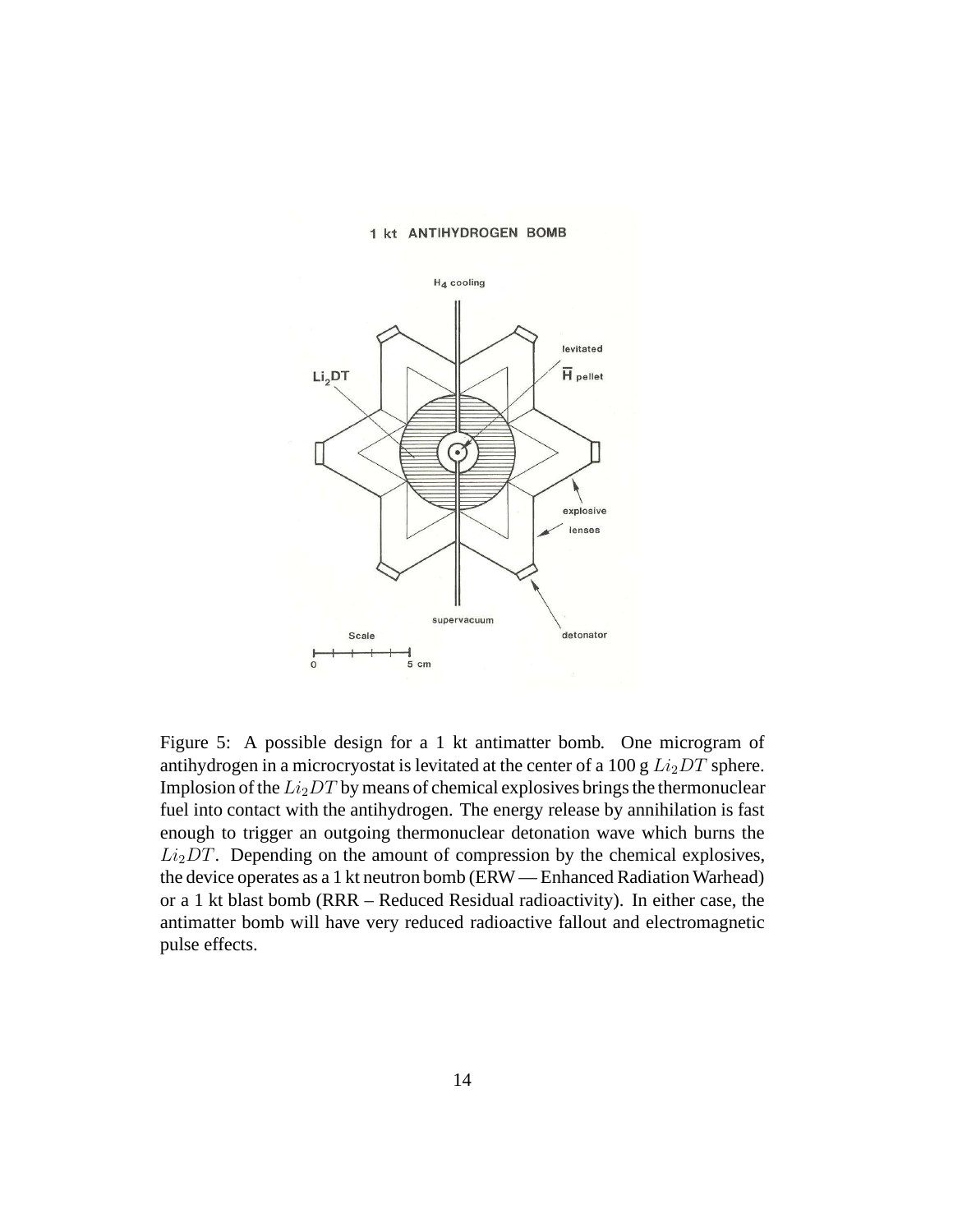- Plasma heating by the charged particles produced in  $\bar{p}$  annihilation with protons or nuclei is a rather inefficient process. However, if the fuel to be heated is slightly compressed ( $\kappa = 30$ ), the energy from the low velocity particles (protons, recoiling nuclei) can be contained to give an energy deposition of about 15 to 35 MeV per annihilation in DT or  $Li<sub>2</sub>DT$ .
- Annihilation in a hot matter-antimatter plasma is relatively slow: about 5 ns for a  $H - \overline{H}$  plasma. However, if a small amount of antimatter is brought in contact with dense matter, annihilation in the boundary layer is quite fast. A pellet of  $\overline{H}$  disappears in about 0.5 ns or respectively 0.2 ns when it comes in contact with a collapsing shell of compressed  $DT$  or  $Li<sub>2</sub>DT$ . This very short duration energy release makes antimatter a good candidate as an energy source for pumping X-ray or gamma-ray lasers [\[4\]](#page-16-3).
- The number of  $\bar{p}$  annihilations required to start a thermonuclear burn wave in either DT or  $Li_2DT$  is found to be about  $10^{21}/k^2$ . Thus for  $\kappa = 30$ (about the maximum compression factor that can be achieved with chemical explosives),  $N = 10^{18}$ .

The technologies for producing  $\bar{p}$ 's with high energy accelerator systems, and the means for manipulating and storing sizable amounts of  $\overline{H}$  have been examined. With reference to the conceptual design of a 1 kt antihydrogen-triggered thermonuclear bomb shown in Fig. 5, and with the objective of designing an antimatter factory capable of producing the  $10^{13}$   $\overline{p}/s$  needed for manufacturing one such  $\overline{H}$ -bomb per day, the main results can be concluded as follows:

- Under ideal conditions such as highly efficient  $\bar{p}$  collection and very small  $\bar{p}$ losses throughout the plant, the production of  $10^{13}$   $\overline{p}/s$  requires either a fixed target system with a 1 mA, 120 GeV proton accelerator, or a (16+16) GeV colliding beam  $\bar{p}$  source with a proton supply current of 0.6 mA. Assuming an AC power to beam power efficiency of 25%, the accelerator's electric power requirement is 500 MW in the fixed target and about 50 MW in the collider system. The energy needed to produce one  $\bar{p}$  is thus of the order of  $10^{-6}$  J, so that the production of  $10^{16}$   $\bar{p}$ 's for each antimatter triggered ICF pellet would require an energy investment of at least  $10^4$  MJ. It will therefore be very difficult to achieve energy break-even in power generating reactors using annihilation techniques. Therefore, civilian applications of antimatter for power production are very unlikely.
- If the expected enhancement of  $\overline{p}$  production in high-energy heavy-ion collisions is demonstrated by experiment, a high luminosity heavy-ion collider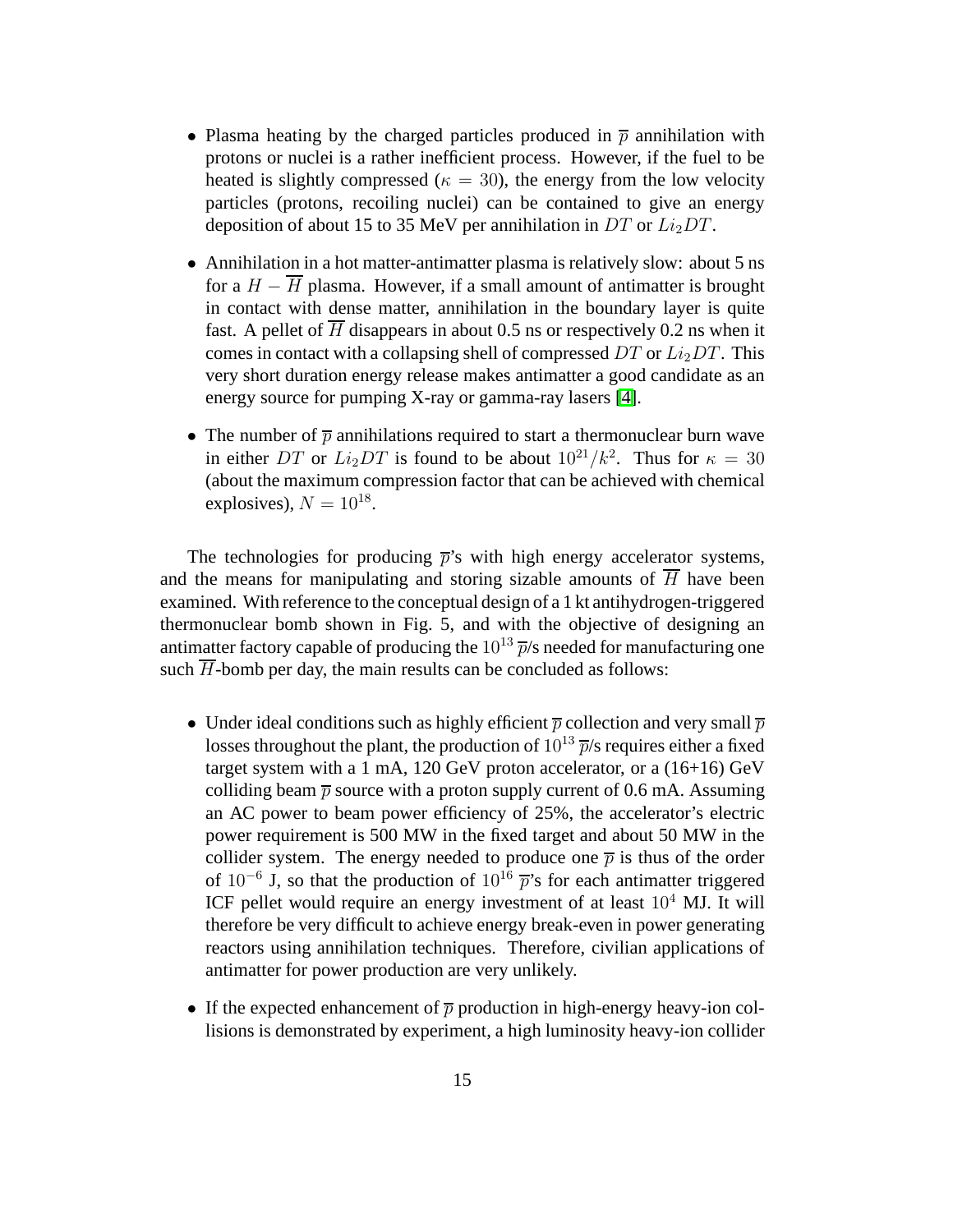would probably be the best source of  $\bar{p}$ 's. Compared with a fixed target  $\bar{p}$ source, a collider can be designed to optimize conditions for  $\bar{p}$  collection and cooling.

- The most difficult problem is the cooling of the very hot  $\bar{p}$ 's produced in high energy collisions to temperatures low enough so that they can be permanently stored in (relatively) simple systems, or combined with positrons to form antihydrogen. The state-of-the-art is short by 2 to 4 orders of magnitudes from being able to cool  $10^{13}$   $\overline{p}/s$ . However, possible improvements in stochastic and electron cooling will probably bridge the gap.
- As intense beams of cold low-energy positrons become available,  $\overline{H}$  formation becomes easier. Small pellets of solid  $\overline{H}$  can be levitated in a vacuum by a variety of magnetic, electric and laser techniques, and stored for very long periods if the vacuum is better than 10<sup>−</sup><sup>15</sup> Torr.
- If  $\bar{p}$  cavitation in superfluid helium is found experimentally, formation of  $\bar{H}$ would not be necessary for long term bulk storage of antimatter.
- The electromagnetic levitation of a 10<sup>-6</sup> g  $\overline{H}$  pellet within a 1 mm diameter microcryostat at the center of a large  $Li<sub>2</sub>DT$  sphere such as in Fig. 5 is a tremendous challenge for materials microtechnology. However, if metastable states of  $\bar{p}$ 's in Li−, Be− or possibly  $C$  − DT compounds are discovered, much simpler designs could be considered.

Before concluding, we note that a plant of the size required to produce the antimatter needed for one thermonuclear bomb trigger a day (10<sup>-6</sup>g of  $\overline{H}$  or  $10^{18}$   $\overline{H}$  atoms per day) could consist of several 10's of accelerators and storage rings, and could require as many as several large nuclear power plants to supply the electricity. However, considering the advances in technology since 1945, the relative complexity and cost of such a  $\bar{p}$  factory are not out of proportion with those of a large uranium enrichment plant. Indeed, a study by the RAND Corporation gives a cost estimate of \$500 to 1000 million for a prototype factory providing 10 to 100 micrograms, and \$5 to 15 billion for a full production factory with an output of about 10 mg per year [\[4\]](#page-16-3).

From the point of view of non-proliferation of nuclear weapons, the fact that antimatter-triggered thermonuclear weapons will have extremely reduced radioactive fallout, even for ground bursts, is an important consideration. Since such explosives may be advocated for "peaceful nuclear explosions," the current nonproliferation regime is being threatened by the growing spread of high energy accelerator technologies [\[41\]](#page-19-8). Moreover, from a strategic point of view, the possible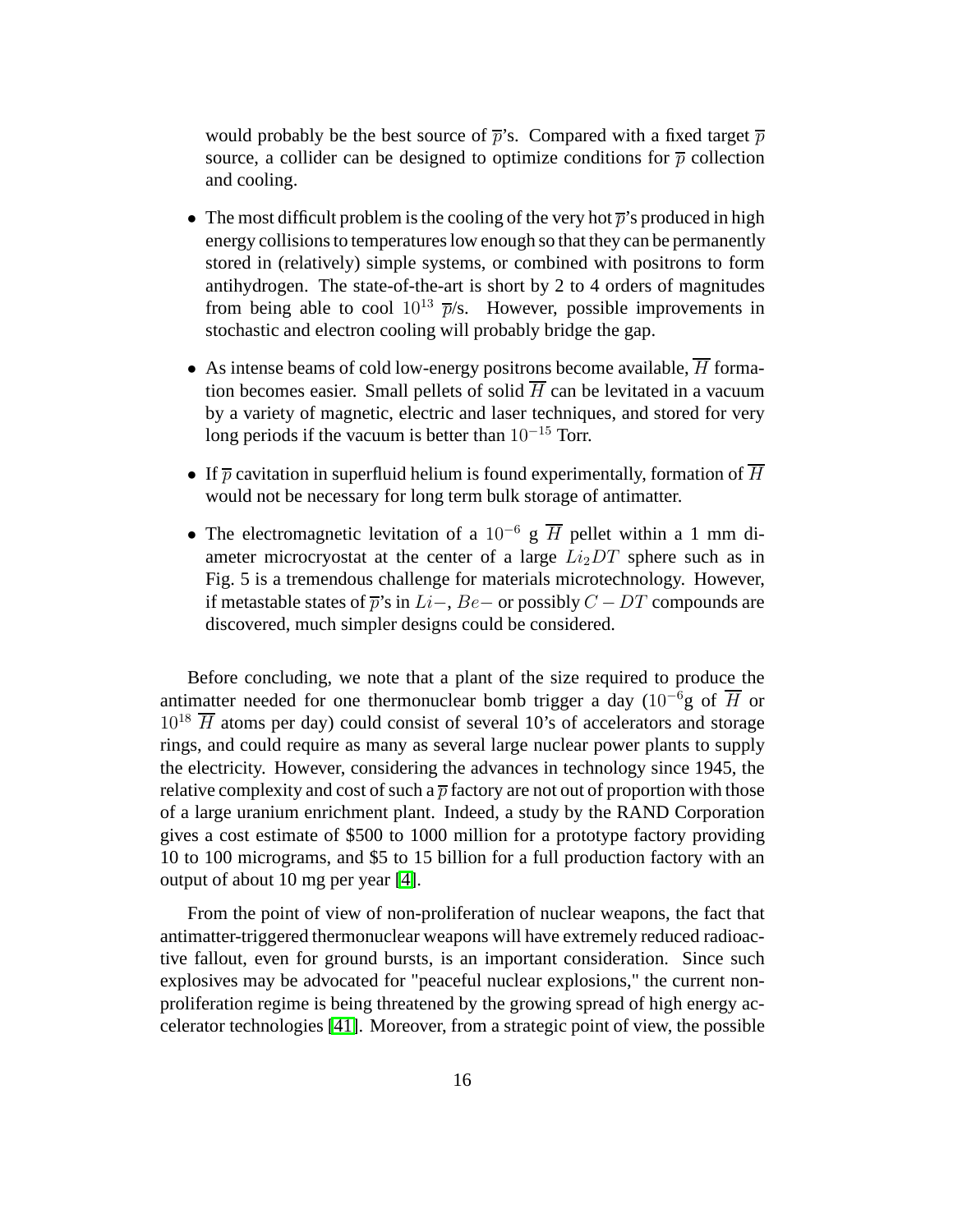advent of extremely compact and essentially clean nuclear weapons would further diffuse the distinction between low-yield nuclear weapons and conventional explosives. Finally, in the event of a comprehensive test ban treaty, antimatter would provide a means for triggering laboratory and small scale thermonuclear explosions in a yield range which cannot easily be covered by underground explosions or classical ICF systems [\[41\]](#page-19-8).

# <span id="page-16-0"></span>**References**

- [1] Yu. D. Prokoshkin: *Particles of antimatter*. Die Naturwissenschaften **59** (1972) 282–284. — N.A. Vlasov: *Annihilation as an energy process*. Sov. At. Energy **44** (1978) 40–45.
- <span id="page-16-1"></span>[2] H. Hora: Laser interactions and related plasma phenomena **3B** (1974) 833. — H. Hora: Laser plasmas and nuclear energy, Plenum Press, New York (1975) 85–86, 97.
- <span id="page-16-2"></span>[3] Special issue of the Journal of the British Interplanetary Society on antimatter propulsion. JBIS **35** (1982) 387–424. — R.L. Forward: *Making and storing antihydrogen for propulsion*, Workshop on the Design of a Low-Energy Antimatter Facility in the USA, University of Wisconsin, October 3–5 (1985).
- <span id="page-16-3"></span>[4] B.W. Augenstein: *Concepts, problems, and opportunities for use of annihilation energy. Prepared for the United States Air Force*, RAND Note N–2302–AF/RC, June (1985) 61 pp.
- <span id="page-16-5"></span><span id="page-16-4"></span>[5] L.Gray and T.E. Kalogeropoulos: *Possible bio-medical applications of antiprotons*. Rad. Res. **97** (1984) 246–252.
- [6] A.N. Sullivan: *A measurement of the local energy deposition by antiprotons coming to rest in tissue-like material*. CERN Preprint TIS–RP/149/CF (22 April 1985). Phys. Med. Biol. **30** (1985) 1297–1303.
- <span id="page-16-7"></span><span id="page-16-6"></span>[7] E. Fermi and E. Teller: *The capture of negative mesotron in matter*. Phys. Rev. **72** (1947) 399–408.
- [8] H.P. Duerr and E. Teller: *Interaction of antiprotons with nuclear fields*. Phys. Rev. **101** (1956) 494–495.
- <span id="page-16-8"></span>[9] S.D. Bloom, M.H. Johnson and E. Teller: *Absorption of* K<sup>−</sup> *mesons in nuclear surfaces.* Phys. Rev. Lett. **3** (1969) 28–30.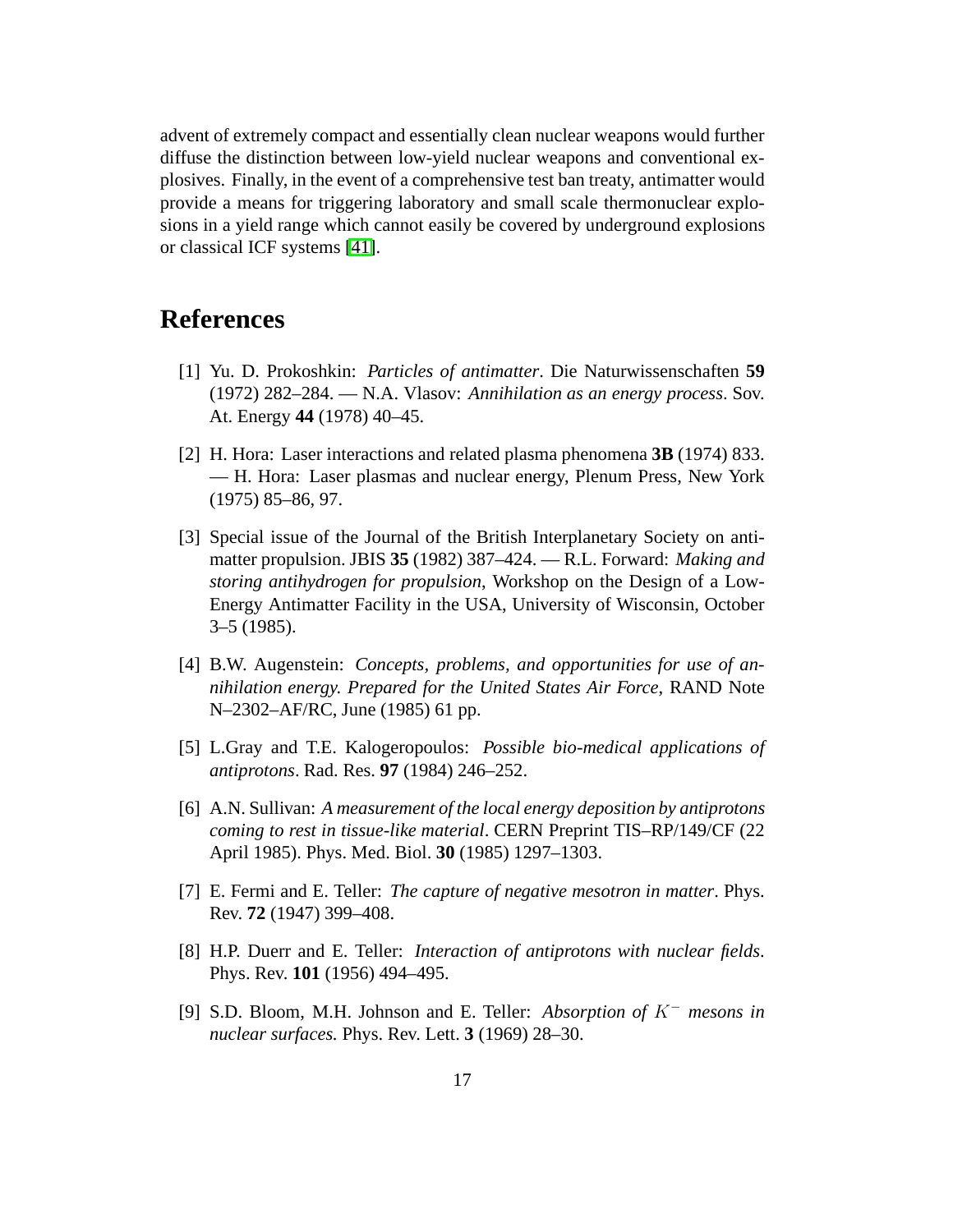- <span id="page-17-0"></span>[10] D.L. Morgan and V.W. Hugues: *Atomic processes involved in matterantimatter annihilation*. Phys. Rev. **D2** (1970) 1389–1399. For E. Teller see page 1399.
- <span id="page-17-2"></span><span id="page-17-1"></span>[11] A. Sakharov: Collected scientific work, Marcel Dekker Inc., New York (1982).
- [12] A. Gsponer and J.-P. Hurni, *The physics of antimatter induced fusion and thermonuclear explosions*. In G. Velarde and E. Minguez, eds., Proceedings of the 4th International Conference on Emerging Nuclear Energy Systems, Madrid, June 30/July 4, 1986 (World Scientific, Singapore, 1987) 166–169. e-print [arXiv:physics/0507114](http://arXiv.org/abs/physics/0507114) available in PDF format at http://arXiv.org/pdf/physics/0507114
- <span id="page-17-3"></span>[13] D.L. Morgan, V.W. Hughes: *Atom-antiatom interactions*. Phys. Rev. **A7** (1973) 1811–1825. — W. Kolos et al.: Hydrogen-antihydrogen interactions. Phys. Rev. **A11** (1975) 1792–1796.
- <span id="page-17-4"></span>[14] M.V. Hynes: *Physics with low temperature antiprotons*. Physics with antiprotons at LEAR in the ACOL era. Editions Frontières, Gif-sur-Yvette, France (1985) 657–664.
- <span id="page-17-6"></span><span id="page-17-5"></span>[15] R. Ahlrichs et al. : *Antiprotonic helium and lithium with one or two electrons*. Z. Phys. **A306** (1982) 297–300.
- <span id="page-17-7"></span>[16] M.R. Clover et al.: *Low energy antiproton-nucleus interactions*. Phys. Rev. **C26** (1982) 2138–2151.
- [17] P.L. McGaughey et al.: *Low energy antiproton-nucleus annihilation radius selection using an active silicon detector/target*. Los Alamos preprint LA-UR-86-819 (1986).
- <span id="page-17-8"></span>[18] K.A. Brueckner and S. Jorna: *Laser-driven fusion*.. Rev. Mod. Phys. **46** (1974) 325–367. — G. Fraley et al.: *Thermonuclear burn characteristics of compressed DT (and*  $Li<sub>2</sub>DT$ *) microspheres. Phys. Fluids.* **17** (1974) 474–489.
- <span id="page-17-10"></span><span id="page-17-9"></span>[19] E.J.N. Wilson, ed.: *Design study for an antiproton collector for the antiproton accumulator*. CERN Report 83-10 (1983).
- [20] R.E. Shafer: *Overview of the Fermilab antiproton source.* Proc. of the 12th Intl. Conf. on. High-Energy Accel. Fermilab, Batavia, IL (1984) 24–25.
- <span id="page-17-11"></span>[21] G.I. Budker and A.N. Skrinsky: *Electron cooling and new possibilities in elementary particle physics.* Sov. Phys. Usp. **21** (1978) 277–296.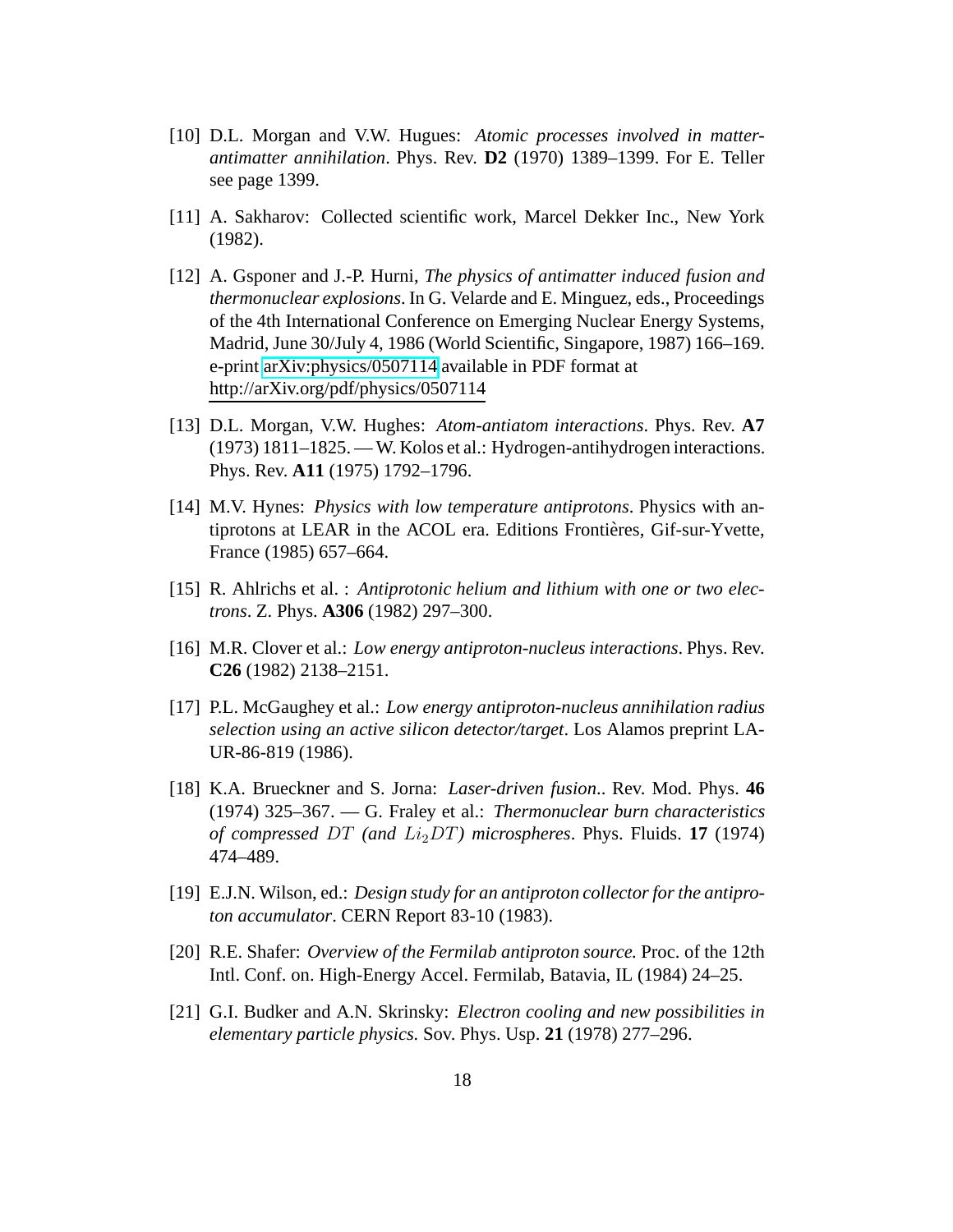- <span id="page-18-0"></span>[22] Los Alamos National Laboratory: *A proposal to extend the intensity frontier of nuclear and particle physics to 45 GeV (LAMPF II)*. LA-UR-84-3982 (1984). — F.R. Huson: *Consideration of energy and cost for a kaon and/or* p *factory*. in Proc. of the workshop on LAMPF II synchrotron). Los Alamos, Feb. 8–12, 1982. LA-9511-C(1982) — J. Simpson: *An antiproton source for LAMPF II.* Ibid 49–57.
- <span id="page-18-1"></span>[23] G. Chapline: *Antimatter breeders. J. of the Brit. Interpl. Soc.* **35** (1982) 423–424. — G. Chapline and R. Moir: *Some thoughts on the production of muons for fusion catalysis*. Report UCRL-93611 submitted to Journal of Fusion Energy (January 15, 1986).
- <span id="page-18-2"></span>[24] N.J. DiGiacomo: *Relativistic heavy ions at LAMPF II.* In Physics with LAMPF II. Los Alamos report LA-9789-P (1983) 419–423.
- <span id="page-18-3"></span>[25] G.R. Young: *Accelerator-colliders for relativistic heavy ions, or in search of luminosity*. In R.E. Mischke, ed., Interaction between particle and nuclear physics, AIP Conf. Proc. No. 123 (1984) 169–175.
- <span id="page-18-4"></span>[26] U. Heinz et al.: *Antinuclei - a signature for the quark-gluon plasma*. Z. Phys. **A318** (1984) 247–248. — T.A. DeGrand: *Are antibaryons a signal for a phase transition in ultrarelativistic nucleus-nucleus collisions?* Phys. Rev. **D30** (1984) 2001–2004.
- <span id="page-18-5"></span>[27] B.F. Bayanov et al.: *The investigation and the design development of lithium lenses with large operating lithium volume*. Proc of the 12th Intl. Conf. on High-Energy Accel., Fermilab, Batavia, IL (1984) 587–590. — G. Biallos et al.: *Power test of the Fermilab lens for antiprotons*. Ibid 591–593.
- <span id="page-18-7"></span><span id="page-18-6"></span>[28] B. Autin: *The CERN antiproton collector.* CERN accelerator school - Antiprotons for colliding beam facilities. CERN 84-15 (1984) 525-528.
- <span id="page-18-8"></span>[29] F.E. Mills: *Collecting antiprotons.* Physics with LAMPF II. Los Alamos report LA-9798-P (1983) 424–428.
- [30] R.R. Wilson: *Slow target accelerator*. In: R. Donaldson, ed. Proc. of 1982 DPF study on elementary particle physics and future facilities, Snowmass, CO (1982) 329.
- <span id="page-18-9"></span>[31] H. Poth, ed: Proceedings of the Workshop on electron cooling and related applications-ECOOL 1984. KfK Report 3846, Karlsruhe (1985).
- <span id="page-18-10"></span>[32] D. Mohl: *Stochastic cooling for beginners*. CERN accelerator school – Antiprotons for colliding beam facilities. CERN 84-15 (1984) 97–124. —